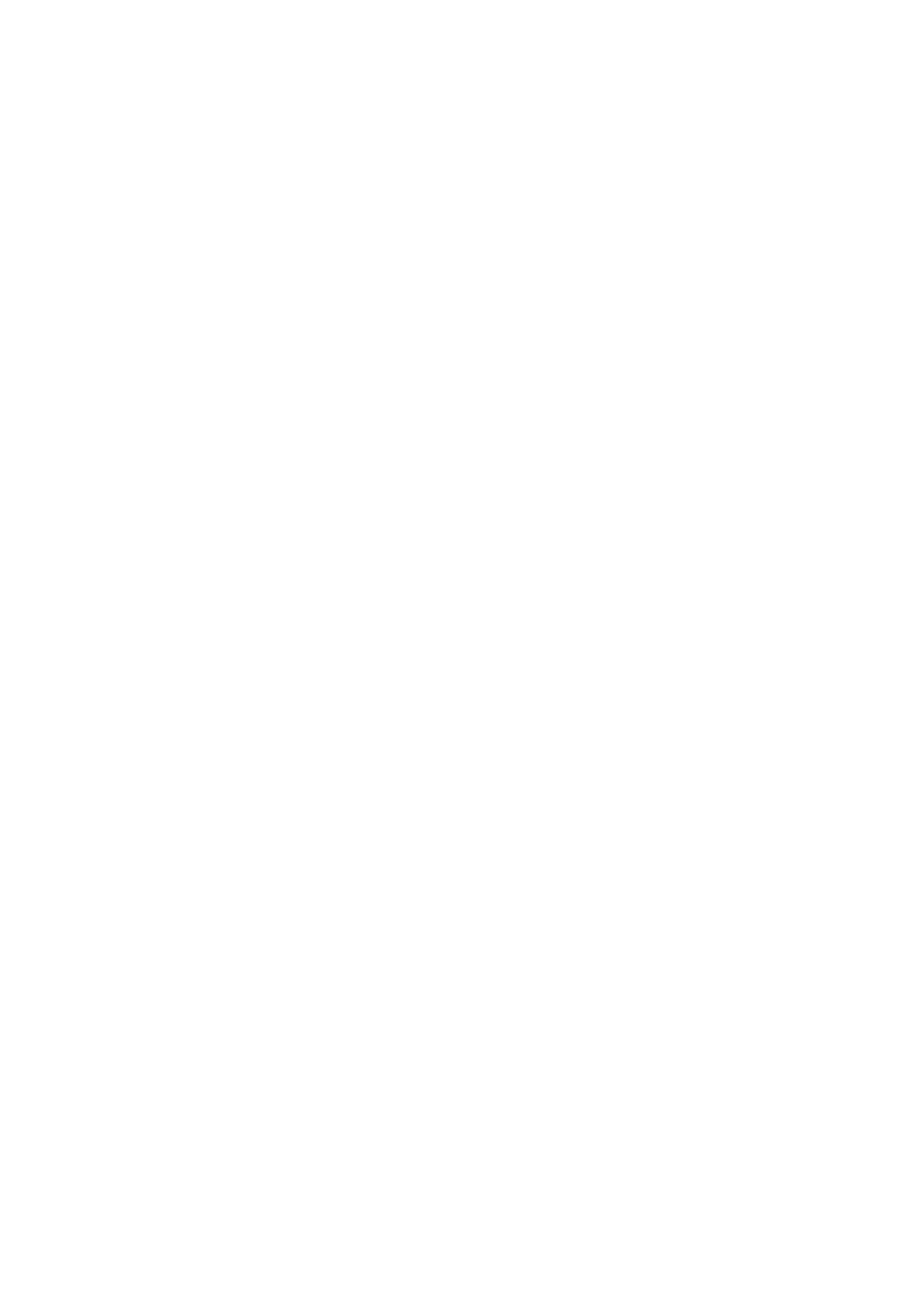## **MATERIALS**

Over twenty hardmetals were supplied by industry. The codes and source details are given in Table 1. Some of the materials contained binders with alternatives to Co, for example Ni and Fe/Co/Ni. These materials were classed as the CPM materials, referring to the current DTI programme on characterisation of materials. They were compared with the CAM materials studies in a previous DTI measurement programme [1].

### **MEASUREMENTS AND RESULTS**

Magnetic coercivity measurements were performed at Marshalls Hardmetals Ltd. Magnetic moment data (expressed as  $\mu$ T m<sup>3</sup> kg<sup>-1</sup> of hardmetal) were obtained using the LDJ equipment at NPL. The results of magnetic moment and coercivity measurements are given in Table 1. SEM and optical micrographs of the materials were obtained at magnifications of  $\times 1k - \times 20k$ . Grain size measurements were made at NPL using the linear intercept method of at least 200 intercepts from scanning electron micrographs. The results of the grain size measurements are given in Table 2. The results were compared with data from a previous DTI project, Characterisation of Advanced Materials (CAM) [1].

#### **DISCUSSION AND PROPERTY MAPS**

Two kinds of property map were considered.

In the first type the property of interest is plotted against a microstructural feature that affects that property. In this case the microstructural feature was the WC grain size, d. It is recognised that other parameters are important, such as the content and composition of the cobalt binder phase or the size distribution of WC grains. For this note the property maps were developed assuming a composition approximately in the centre of the two-phase WC/Co region and a conventional WC grain size distribution with the arithmetic number mean intercept, *d*, as the parameter characterising WC grain size. Thus Coercivity

and Hardness were mapped against WC grain size.

In the second type of map, two properties were compared with each other, i.e. Coercivity was compared with Hardness.

## *MAGNETIC PROPERTY MAP*

Grain size is usually related to coercivity using an inverse expression [2].

$$
K = a + bd^{-1} \tag{1}
$$

where  $a$  and  $b$  are constants,  $K$  is the coercivity in  $kA m<sup>-1</sup>$  and *d* is the WC arithmetic mean linear intercept in um. Preliminary work found that, because the variation of *a* and *b* with Co content was reasonably linear, further analysis allowed an expression to be written for the variation of coercivity, *K*, with grain size, *d* for  $6 <$  Co  $<$  25 wt% as follows:

$$
K = (c_1 + d_1 * wt\%Co) +
$$
  
(c<sub>2</sub> + d<sub>2</sub> \* wt\%Co)\* (1/d) (2)

where 
$$
c_1 = 1.44
$$
  $d_1 = 0.04$   
\n $c_2 = 12.47$   $d_2 = -0.37$ 

with *K* in kA m<sup>-1</sup> and *d* in um. This expression can be used to generate a *K vs*. 1/*d* property map. This is shown in Fig 1 with the new measurements from the CPM materials superimposed. It can be seen that there is good agreement for the materials with greater than 6% Co binder-phase, and thus the expressions used to generate the property map have been validated by the current work. However, the two hardmetals (coded cw3 and shm3) with a 3% binder phase and a fine-grained matrix did not fit the map. Therefore, it must be concluded that further work is needed on a greater spread of materials to examine the coercivity/grain size relation for materials outside the range covered by the present data set, especially for binder contents less than 6 wt% Co. The reason for the non-compliance of the low Co, fine-grained materials, must lie in the nature of the distribution of the Cophase. New work is needed to investigate the form of the Co distribution in these materials.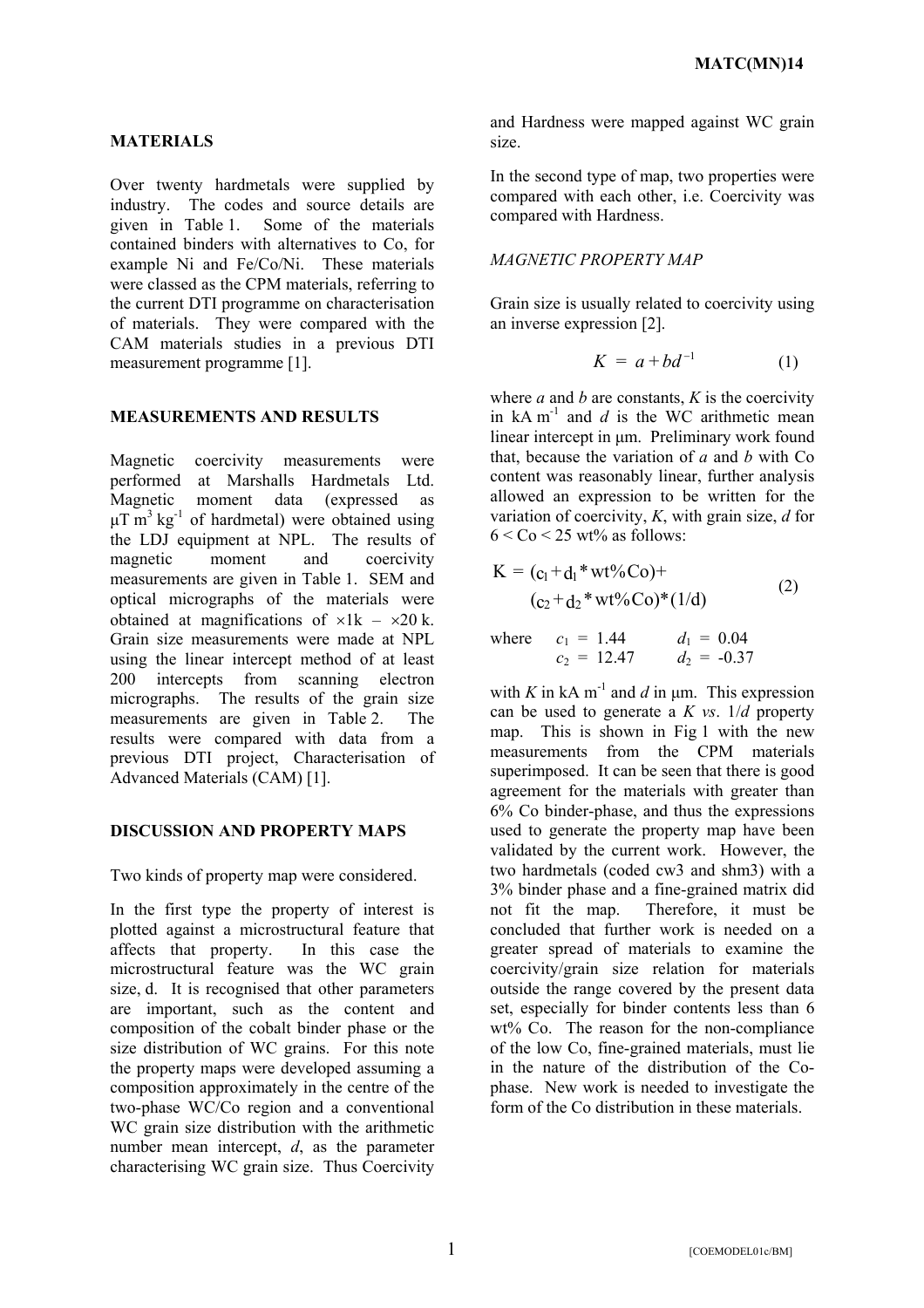| Material<br>Code | Source             | Nominal<br>binder<br>content<br>$(Co, wt\%)$ | Oersteds     | Magnetic<br>coercivity<br>Marshalls<br>$kA$ m <sup>-1</sup> | Magnetic moment<br>$\mu$ T m <sup>3</sup> kg <sup>-1</sup><br><b>NPL</b> |
|------------------|--------------------|----------------------------------------------|--------------|-------------------------------------------------------------|--------------------------------------------------------------------------|
| cw3              | <b>CW</b> Carbides | $\overline{\mathbf{3}}$                      | 353          | 28.1                                                        | $0.42 - 0.45$                                                            |
| cwn8             | <b>CW</b> Carbides | $\frac{1}{8}$                                | $\mathbf{0}$ | $\mathbf{0}$                                                | 0.2                                                                      |
| cwfnc20          | <b>CW</b> Carbides | $20^{++}$                                    |              |                                                             | 2.93                                                                     |
|                  |                    |                                              |              |                                                             |                                                                          |
| ma6              | Marshalls          | 6                                            | 158          | 12.6                                                        | 0.87                                                                     |
| ma11             | Marshalls          | 11                                           | 49           | 3.9                                                         | 1.64                                                                     |
| ma14             | Marshalls          | 14                                           | 112          | 8.9                                                         | 1.98                                                                     |
| macn9            | Marshalls          | $\overline{9}^+$                             | 367          | 29.2                                                        | $0.83 - 0.95$                                                            |
|                  |                    |                                              |              |                                                             |                                                                          |
| n15              | Neepsend           | 15                                           | 185          | 14.7                                                        | $1.8 - 2.0$                                                              |
|                  |                    |                                              |              |                                                             |                                                                          |
| t25              | Teco               | 25                                           | 85           | 6.8                                                         | 2.82                                                                     |
|                  |                    |                                              |              |                                                             |                                                                          |
| h10              | Hoybide            | 10                                           | 229          | 18.2                                                        | 1.49                                                                     |
|                  |                    |                                              |              |                                                             |                                                                          |
| shm3             | Sandvik HM         | 3.3                                          | 402          | 32.0                                                        | 0.45                                                                     |
| shmcn5           | Sandvik HM         | $\overline{5.3}^{+}$                         | 345          | 27.4                                                        | 0.45                                                                     |
| shm9             | Sandvik HM         | $9*$                                         | 491          | 39.1                                                        | 1.13                                                                     |
|                  |                    |                                              |              |                                                             |                                                                          |
| d10              | Dymet              | 10                                           | 123          | 9.8                                                         | 1.35                                                                     |
|                  |                    |                                              |              |                                                             |                                                                          |
| uc9              | Hydra              | 9                                            | 51           | 4.1                                                         | 1.35                                                                     |
| t                | Hydra              | 9                                            | 106          | 8.4                                                         | 1.1                                                                      |
|                  |                    |                                              |              |                                                             |                                                                          |
| b9               | Boart              | 9                                            | 145          | 11.6                                                        | $1.15 - 1.18$                                                            |
|                  |                    |                                              |              |                                                             |                                                                          |
| x160             | Kennametal         | 10                                           | 232          | 18.5                                                        | 1.26                                                                     |
| k322             | Kennametal         | 9.75                                         | 181          | 14.4                                                        | 1.26                                                                     |
| k801             | Kennametal         | $\overline{6}$ <sup>+</sup>                  | 53.9         | 4.3                                                         | 0.18                                                                     |
| k3520            | Kennametal         | 20                                           | 64.1         | 5.1                                                         | 2.88                                                                     |

# **TABLE 1 - Material Properties**

\* round testpieces, 3.25 mm diameter <sup>+</sup>

 $+$ Ni or Co-Ni alloy  $+$  Fe, Ni, Co alloy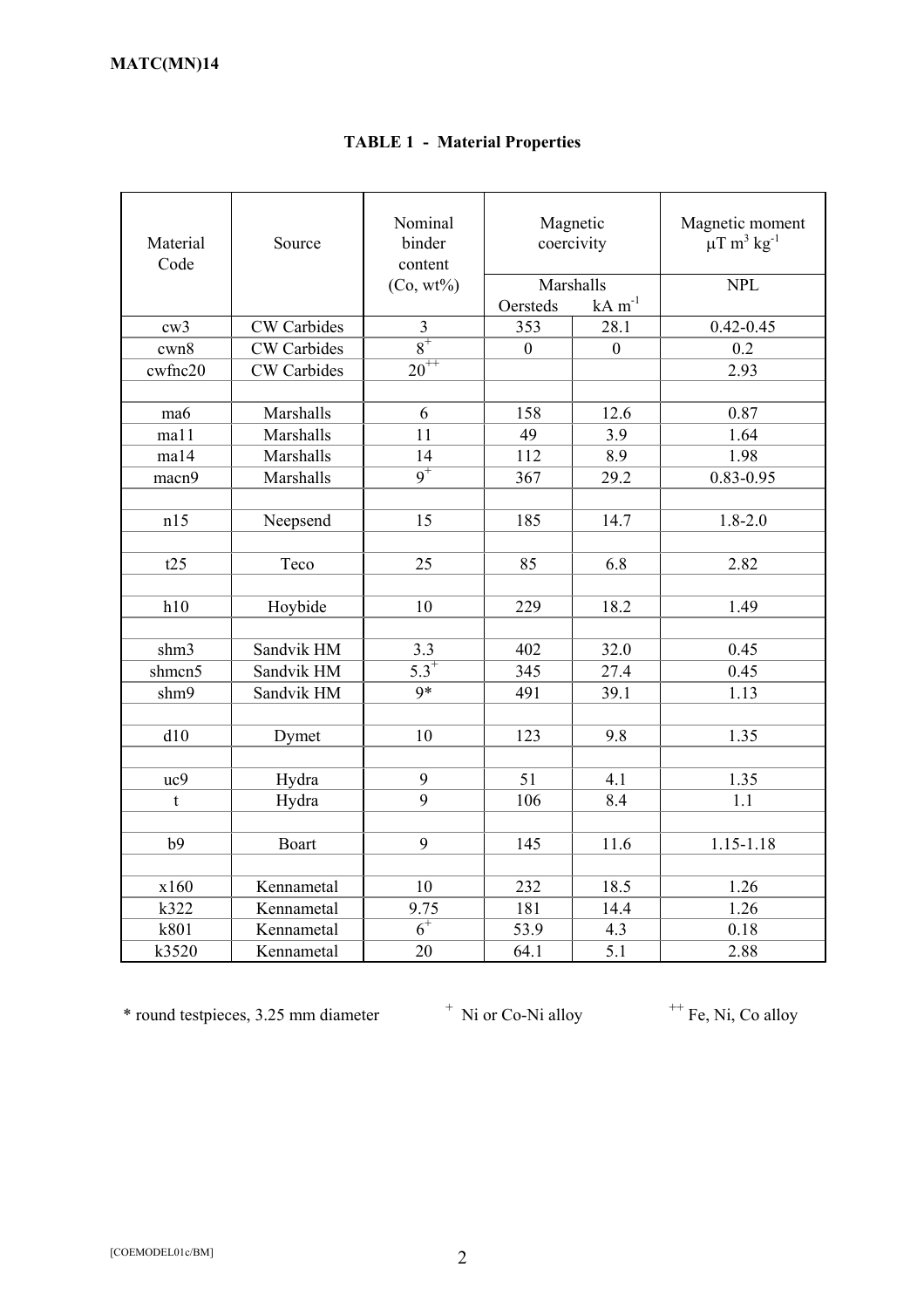| Material | <b>HV30</b> | Arithmetic mean linear | Density           |
|----------|-------------|------------------------|-------------------|
| code     |             | intercept, $\mu$ m     | Mg m <sup>3</sup> |
| macn9    | 1683        | 0.23                   | 14.33             |
| shm3     | 2071        | 0.31                   | 15.32             |
| shmcn5   | 1953        | 0.37                   | 15.01             |
| cw3      | 1918        | 0.4                    | 15.26             |
| h10      | 1367        | 0.41                   | 14.41             |
| n15      | 1248        | 0.49                   | 14.11             |
| x160     | 1626        | 0.64                   | 14.41             |
| k322     | 1451        | 0.71                   | 14.58             |
| t25      | 980         | 0.77                   | 13.28             |
| b9       | 1438        | 0.82                   | 14.72             |
| cwn8     | 1301        | 0.85                   | 14.73             |
| ma14     | 1206        | 0.91                   | 14.20             |
| ma6      | 1518        | 1.03                   | 14.91             |
| d10      | 1336        | 1.05                   | 14.54             |
| t.       | 1344        | 1.68                   | 14.48             |
| k3520    | 883         | 2.30                   | 13.50             |
| k801     | 1063        | 2.70                   | 14.92             |
| uc9      | 996         | 4.97                   | 14.52             |
| ma11     | 955         | 5.16                   | 14.35             |

# **TABLE 2 - Additional Properties**



Fig 1 Coercivity/WC Intercept property map overlaid with CPM data.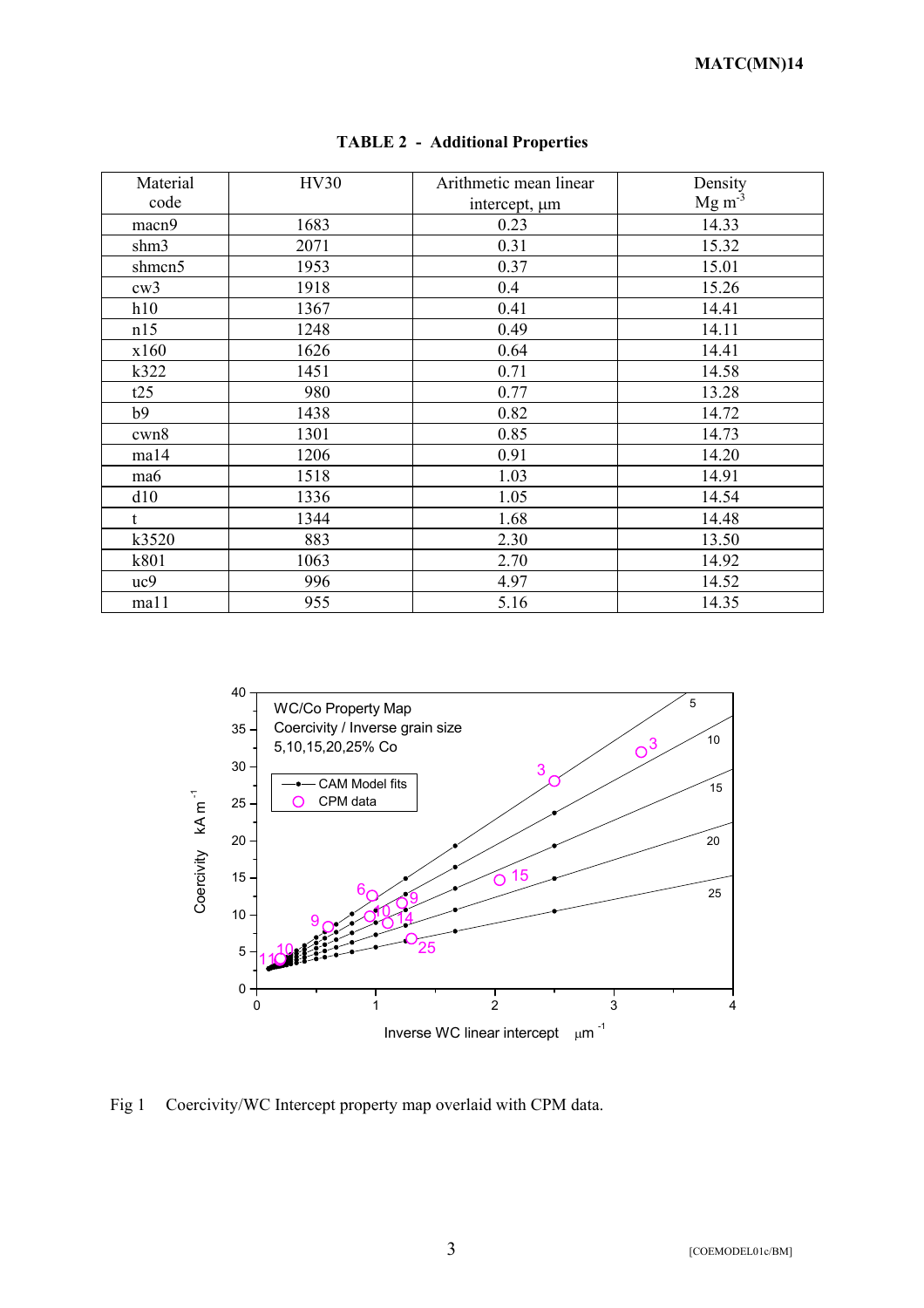Measurements from the new sets of CPM materials were added to the data used to generate expression (2). The combined data was used to generate expressions for the 6% and 10% Co hardmetals for a wider range of *K* (up to 35 kA m<sup>-1</sup> rather than 15 kA m<sup>-1</sup> above). The results are shown in Fig 2 and are given here as:

$$
6\% \text{ Co:}
$$
  
K=3.94 + 8.79 d<sup>-1</sup> for K < 35 kA m<sup>-1</sup> (3)

$$
10\% \ \ Co:
$$

$$
K = 3.34 + 7.08 d^{-1} for K < 35 kA m^{-1}
$$
 (4)

It is also possible that microstructural instabilities in low C hardmetals or residual stresses could affect measurements of coercivity through changes in internal strain and composition. These effects could contribute added uncertainty to the correlation between grain size and coercivity and should be examined in more detail.

#### *HARDNESS MAP*

Hardness is usually related to grain size through the Hall-Petch equation [1]

$$
H = e + f d^{0.5} \tag{5}
$$

where *e* and *f* are constants, H is the hardness and *d* is the arithmetic mean linear intercept grain size. Previous work [1] had obtained the following values for the dependency of *e* and *f*  on Co content

$$
e = 888 - 9.9 W_{\text{Co}} \tag{6}
$$
  

$$
f = 229 + 532/(\exp [(W_{\text{Co}}-6)/6.7]) \tag{7}
$$

The resulting microstructural property map is shown in Fig 3 with the CPM data superimposed on the graph. As for the coercivity map it can be seen that the hardness results for the CPM materials comply reasonably well with the preliminary maps except for the 3% Co materials. These materials had fine grain sizes and there may also be a deviation from Hall-Petch behaviour as grain size decreases. Where there are deviations it is possible to explain the differences in terms of the microstructure, for example:

h10 – high graphite content, therefore softer

macn9 – fine grain size, deviation from Hall-Petch?  $k801$  – very wide grain size, therefore much softer cwn8 – fairly wide grain size, therefore softer x160 – very uniform structure, slightly harder.

Altogether in the CAM and CPM programmes, over 130 hardmetals have now been characterised. All this data is plotted in Fig 4. Two mapping approaches have been compared for the coefficient *f*. In the first case a linear expression is used with

$$
f = 654 - 497 V_{\text{Co}} \tag{8}
$$

In the second case

$$
f = 310 + \frac{289}{\text{(exp [}(V_{\text{Co}} - 0.13)/0.16](9)}
$$

where  $V_{\text{Co}}$  is the volume fraction Co, as opposed to weight fraction,  $W_{\text{Co}}$ , used above.

For both approaches

$$
e = 1178 - 1326 V_{\text{Co}} \tag{10}
$$

In either case the maps fit the data reasonably well and it is recommended that the linear form for f is used as the exponential form results in large errors for low values of  $V_{\text{Co}}$ .

#### *COMPARATIVE PROPERTY MAP*

The expressions developed above for the Microstructure/Property maps were used to derive a comparative property map between K and Hardness (*H*). The results of measurements in the CPM set of materials are shown in Fig 5 confirming the validity of the maps previously derived with the range 6-30% Co and intermediate WC grain sizes. However, as for the coercivity/intercept maps, it can be seen that the 3% Co and fine grained materials did not conform to the general trends where differences were observed, microstructure observations were used to explain the variance. For example:

h10 – high graphite content, lower than model fit

 $k801$  – very wide grain size, higher coercivity than model

 $x160$  – uniform grain size, lower coercivity than model

cwn8 – Ni bonded, zero coercivity.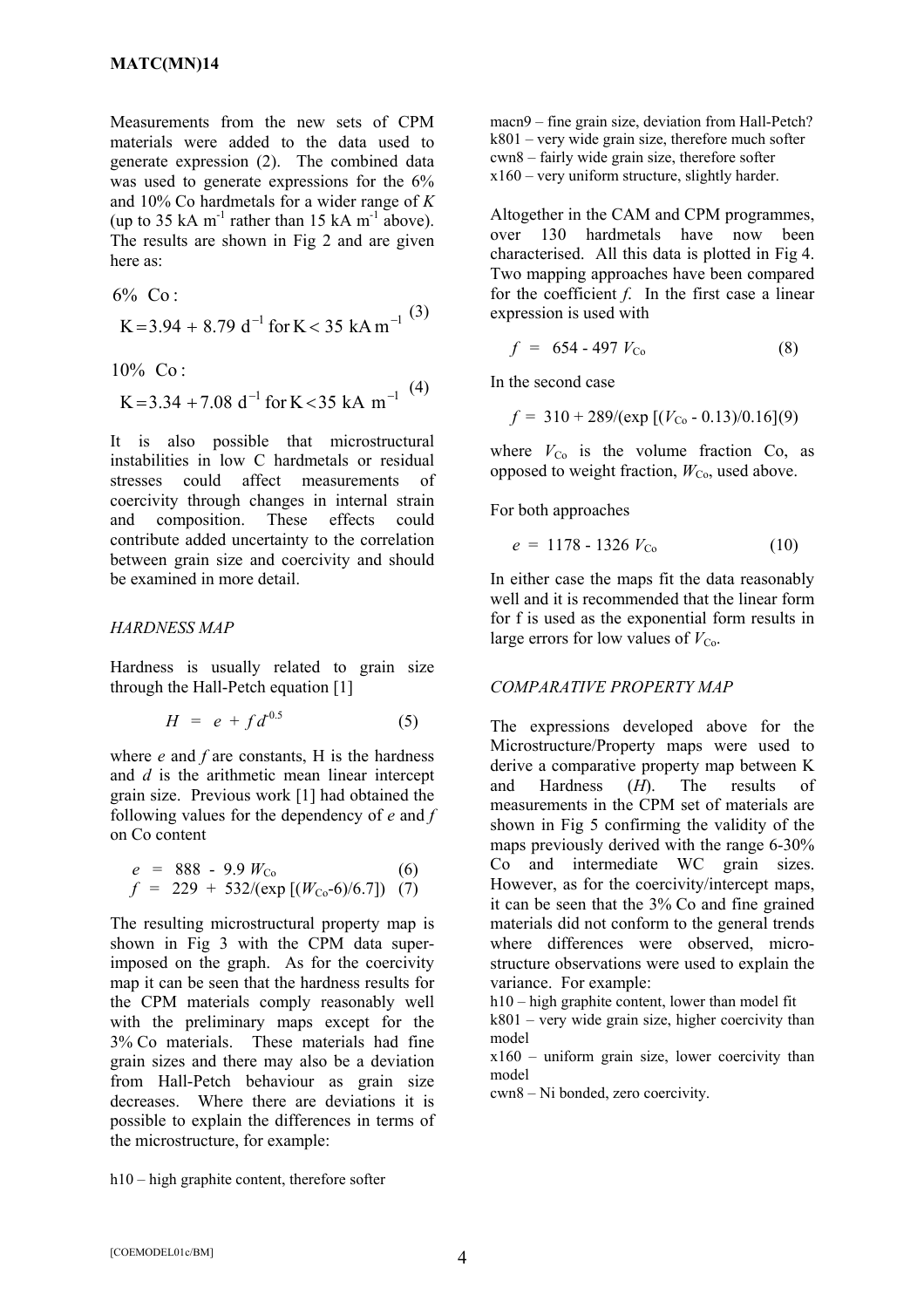

Fig 2 Coercivity (*K*)/WC intercept size linear fit for *K* < 35 kA/m for 6% and 10% Co hardmetals.



Fig 3 Hardness/WC intercept property map overlaid with CPM results.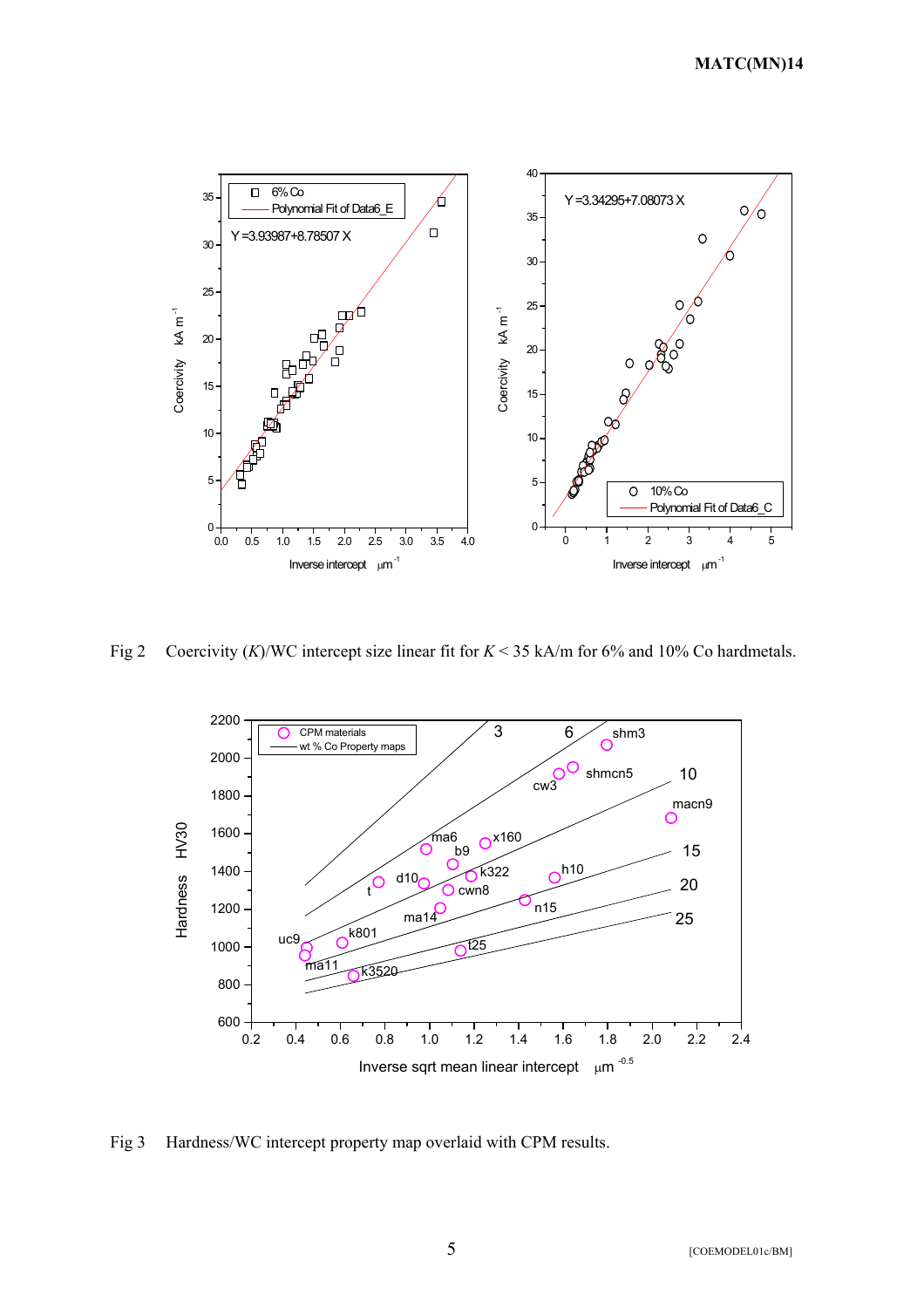

Fig 4 Hardness/WC intercept property map for all data.



Fig 5 Coercivity/Hardness Property Map.